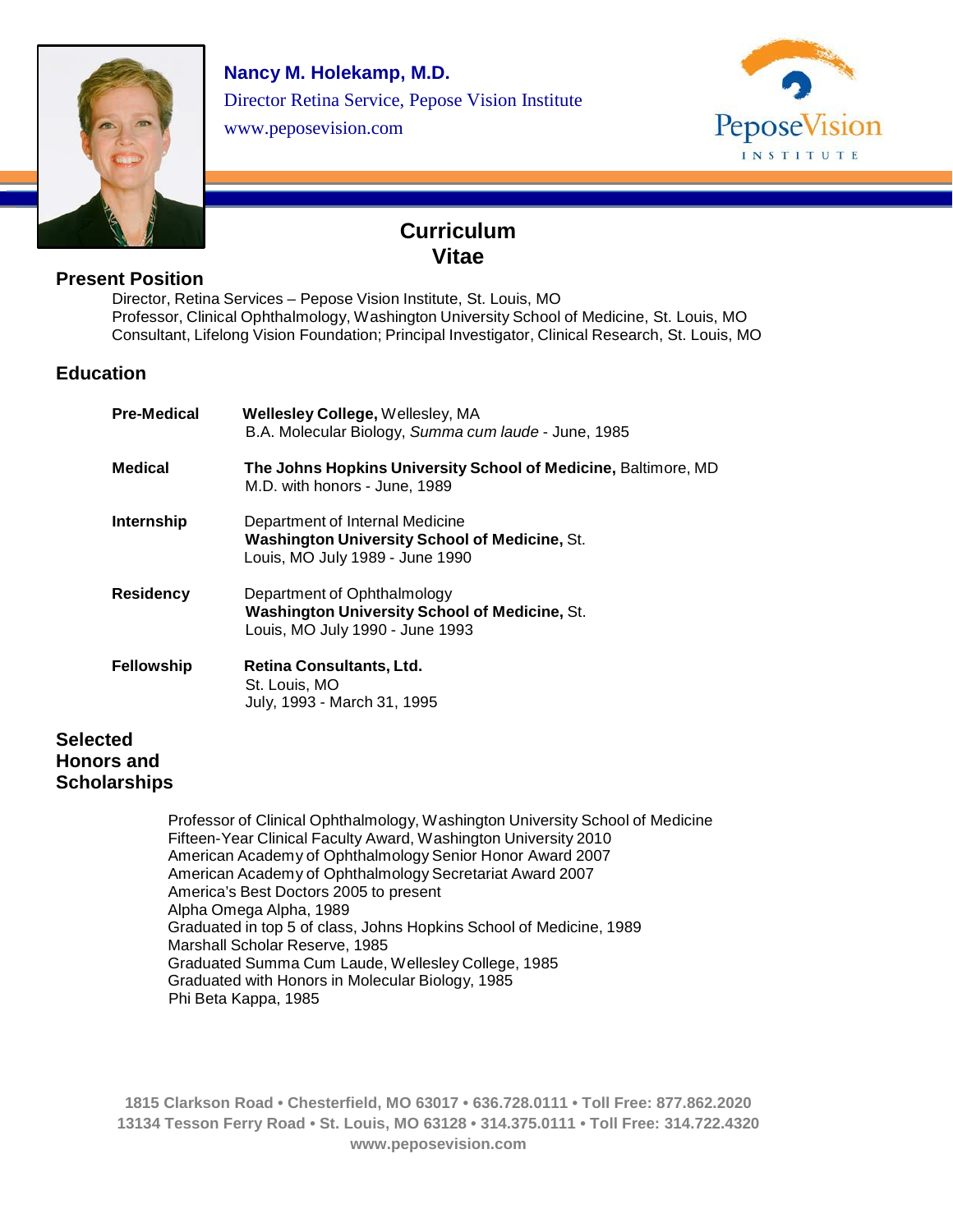# **Certification**

FLEX Part I and Part II, 1990 American Board of Ophthalmology, 1994; recertified 2004

#### **Licensure**

State of Missouri State of Illinois

### **Professional**

Diplomat, American Academy of Ophthalmology (AAO)

## **Organizations and Activities**

Missouri Society of Eye Physicians and Surgeons Board 2008 to 2011 AAO BCSC Author, Section 12 – Retina 2006-2009 AAO Secretariat for State Affairs, 2005 to 2010 AAO Ethics Committee member 1999-2005 AAO Leadership Development Program 2004-2005 St. Louis Ophthalmological Society 1995 to present American Society of Retina Specialists 1995 to present Women in Retina, Co-Founder 2007 to present Macula Society, Executive Committee 2006-2009 Retina Society Editorial Board, *American Journal of Ophthalmology Editorial Board, EYENET Magazine*  Reviewer*, Archives of Ophthalmology*  Reviewer, *Ophthalmology* Reviewer, *Retina* Retinal Advisory Council, Alcon Pharmaceutical Co. 2002-20008 Ophthalmologist Advisory Board, Genentech Pharmaceutical Co. 2006-2013 Ophthalmologist Advisory Board, Allergan Pharmaceutical Co. 2008-2013

# **Recent Lectures and Presentations (#94 through #100)**

- 94. **Women in Ophthalmology Annual MeetIng**, Williamsburg | Virginia | August 2012 - Genetic Testing in AMD
- 95. **ASRS Annual Meeting**, Las Vegas | Nevada | August 2012 - Real-world Utilization of Intravitreal Anti-VEGF Agents in Common Retinal Diseases
- 96. **Euretina Meeting**, Milan | Italy | September 2012 - A comparison of two commercially available tests for AMD - Vitrectomy Surgery: Impact on Cataract, Glaucoma and Retinal Disease - Vitreous Surgery and Ocular Oxygenation
- 97 **Washington University School of Medicine Grand Rounds** | St. Louis | Missouri September 2012 - Genetic Testing in AMD
- 98. **Saint Louis University School of Medicine Grand Rounds** | St. Louis, Missouri | March 2013 - The Implantable Miniature Telescope
- 99. **The Macula Society Annual Meeting** | Monarch Beach, CA | March 2013 - A Comparison of Two Commercially Available Genetic Tests for AMD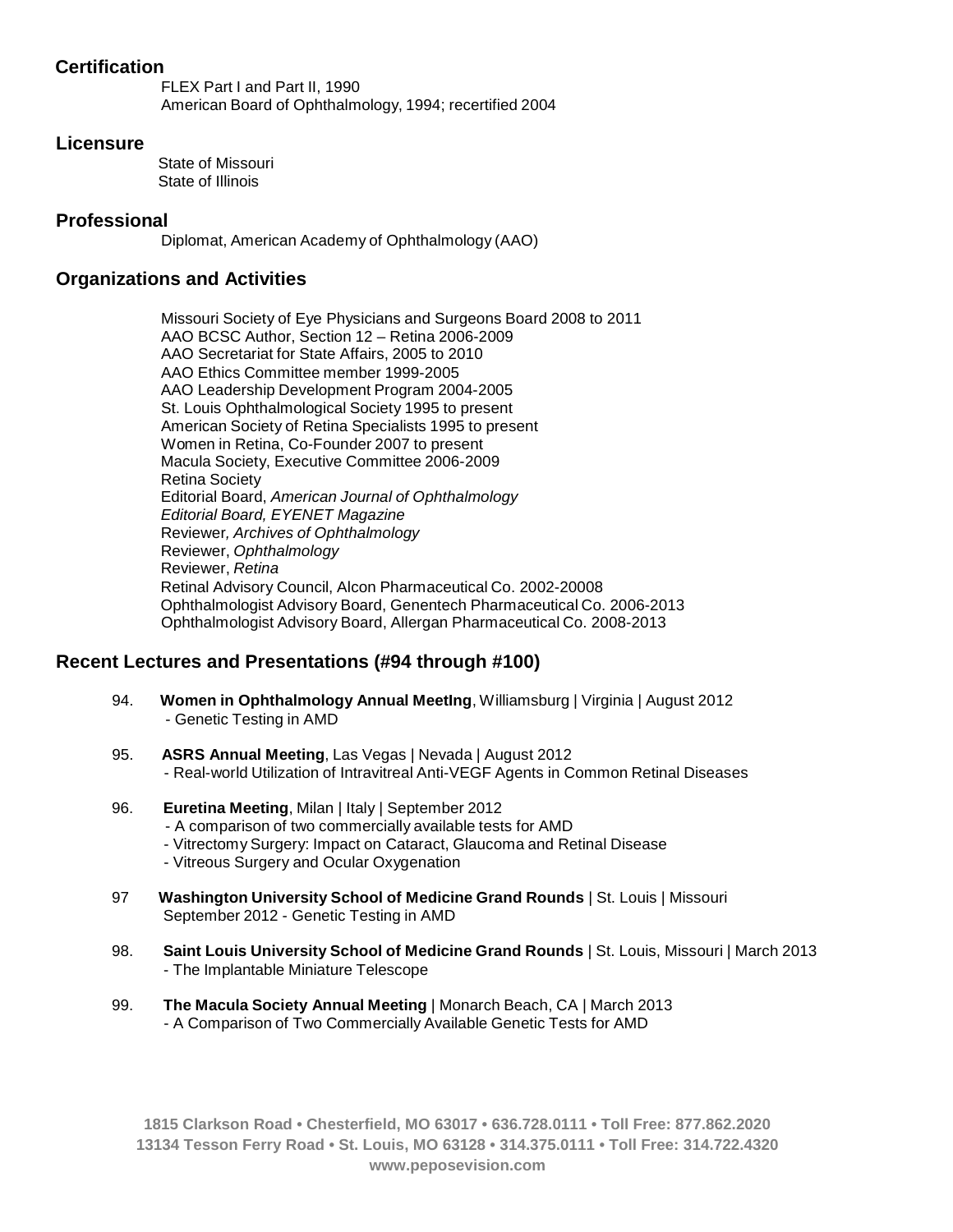FLEX Part I and Part II, 1990 American Board of Ophthalmology, 1994; recertified 2004

#### **Licensure**

State of Missouri State of Illinois

#### **Professional**

Diplomat, American Academy of Ophthalmology (AAO)

#### **Organizations and Activities**

Missouri Society of Eye Physicians and Surgeons Board 2008 to 2011 AAO BCSC Author, Section 12 – Retina 2006-2009 AAO Secretariat for State Affairs, 2005 to 2010 AAO Ethics Committee member 1999-2005 AAO Leadership Development Program 2004-2005 St. Louis Ophthalmological Society 1995 to present American Society of Retina Specialists 1995 to present Women in Retina, Co-Founder 2007 to present Macula Society, Executive Committee 2006-2009 Retina Society Editorial Board, *American Journal of Ophthalmology Editorial Board, EYENET Magazine*  Reviewer*, Archives of Ophthalmology*  Reviewer, *Ophthalmology* Reviewer, *Retina* Retinal Advisory Council, Alcon Pharmaceutical Co. 2002-20008 Ophthalmologist Advisory Board, Genentech Pharmaceutical Co. 2006-2013 Ophthalmologist Advisory Board, Allergan Pharmaceutical Co. 2008-2013

### **Recent Lectures and Presentations (#94 through #100)**

- 94. **Women in Ophthalmology Annual MeetIng**, Williamsburg | Virginia | August 2012 - Genetic Testing in AMD
- 95. **ASRS Annual Meeting**, Las Vegas | Nevada | August 2012 - Real-world Utilization of Intravitreal Anti-VEGF Agents in Common Retinal Diseases
- 96. **Euretina Meeting**, Milan | Italy | September 2012 - A comparison of two commercially available tests for AMD - Vitrectomy Surgery: Impact on Cataract, Glaucoma and Retinal Disease - Vitreous Surgery and Ocular Oxygenation
- 97 **Washington University School of Medicine Grand Rounds** | St. Louis | Missouri September 2012 - Genetic Testing in AMD
- 98. **Saint Louis University School of Medicine Grand Rounds** | St. Louis, Missouri | March 2013 - The Implantable Miniature Telescope
- 99. **The Macula Society Annual Meeting** | Monarch Beach, CA | March 2013 - A Comparison of Two Commercially Available Genetic Tests for AMD

**1815 Clarkson Road • Chesterfield, MO 63017 • 636.728.0111 • Toll Free : 877.862.2020 13134 Tesson Ferry Road • St. Louis, MO 63128 • 314.375.0111 • Toll Free: 314.722.432[0](http://www.peposevision.com/) [www.peposevision.com](http://www.peposevision.com/)**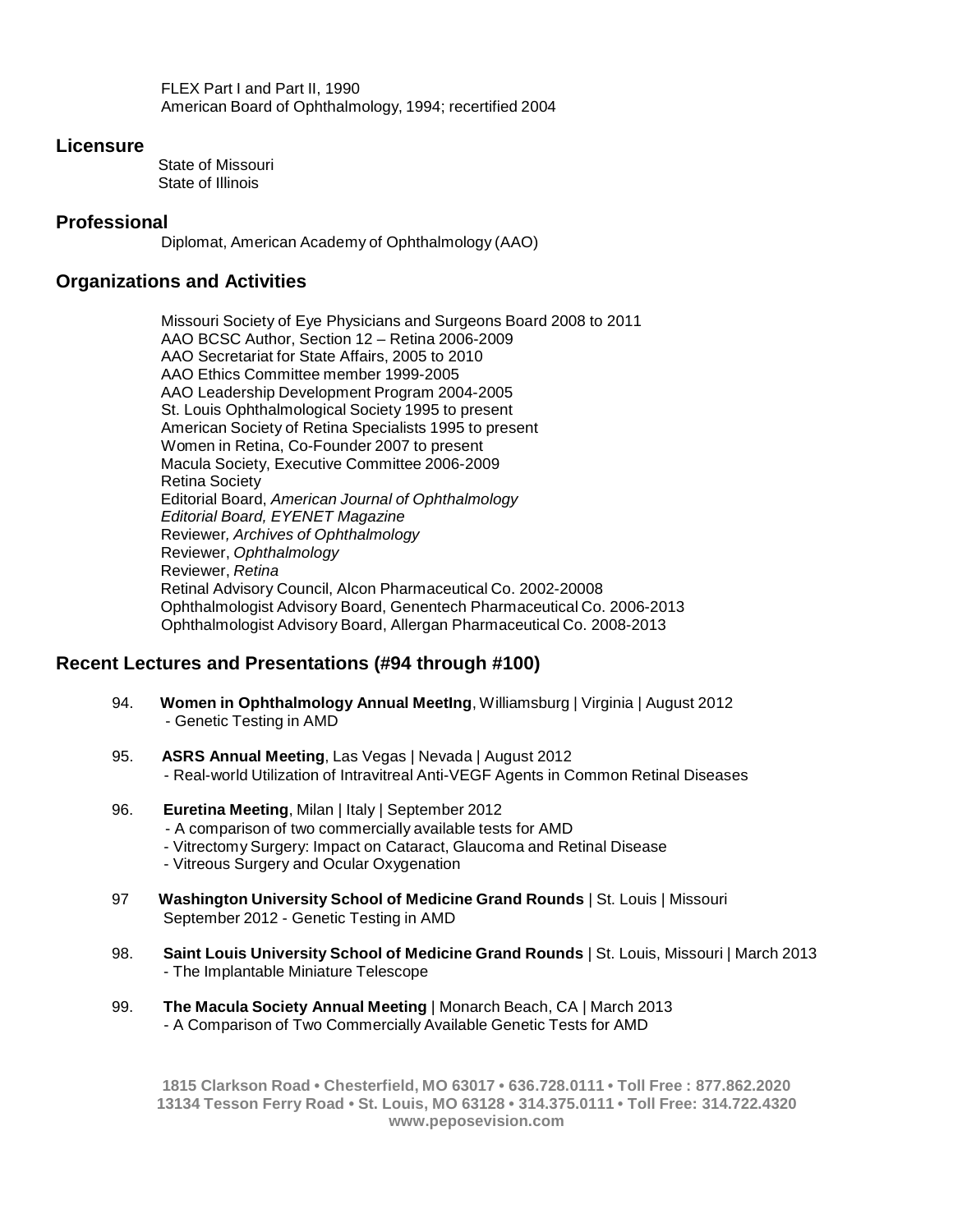- 100. **The University of Kansas Department of Ophthalmology Annual Meeting** | Kansas City, Kansas May 2013
	- The Oxygen Hypothesis
	- A Comparison of Two Commercially Available Genetic Tests for AMD

# **Recent Publications (#55 through #64)**

- 55. **Holekamp NM,** The vitreous gel: more than meets the eye. *American Journal of Ophthalmology.* 149(1):32-6, 2010.
- 56. **Holekamp NM,** Vitreomacular adhesion in active and end-stage age-related macular degeneration. *American Journal of Ophthalmology.* 149(1):171-2; 2010
- 57. **Holekamp NM**, Bai F, Shui YB, Almony A, Beebe DC. (2010) Ischemic diabetic retinopathy may protect against nuclear sclerotic cataract. *Am J Ophthalmol;150(4):543-550.e1, 2010 Oct*. NIHMS #207583
- 58. Siegfried CJ, Shui YB, **Holekamp NM**, Bai F, Beebe DC. (2010) Oxygen Distribution in the Human Eye: Relevance to the Etiology of Open Angle Glaucoma after Vitrectomy. *IOVS* Nov. 2010 51:5731-5738
- 59. Beebe, DC, **Holekamp NM**, Shui, Y-B. (2010). Oxidative Damage and the Prevention of Age-Related Cataracts. *Ophthalmic Res*. *44(3):155-65, 2010*.
- 60. Beebe, DC, **Holekamp NM**, Siegfried, CJ, Shui, Y-B. (2010). Vitreoretinal influences on lens function and cataract. *Trans. Roy. Acad. Sci. Ser. B*. *Phil. Trans. R. Soc. B* 2011 **366**, 1293-1300
- 61. Werther W, Chu L, **Holekamp NM**, Do D, Rubio R. Myocardial Infarction and Cerebrovascular Accident in Patients With Retinal Vein Occlusion. *Arch Ophthalmol.* 2011; 129:326-331.
- 62. Siegfried CJ, Shui YB, Bai F, **Holekamp NM**, Beebe DC. (2010). Racial Differences in Ocular Oxidative Metabolism: Implications for Ocular Disease. Arch Ophthalmol. 2011 Jul 01
- 63. Beebe DC, **Holekamp NM**, Siegfried C, Shui YB. *Philos. Trans. R. Soc. Lond., B. Biol. Sci.* 2011
- 64. Almony, A, **Holekamp NM**, Bai, F, Shui, YB, Beebe, DC. Small-Gauge Vitrectomy Does Not Protect Against Nuclear Sclerotic Cataract. *Retina*. March 2012,32(3):499-505.

### **Collaborative Clinical Trials**

.

.

| 1. | <b>Submacular Surgery Trials</b><br>- Principal Investigator                                                                                                                                         | 1997-2004 |
|----|------------------------------------------------------------------------------------------------------------------------------------------------------------------------------------------------------|-----------|
| 2. | Vitrase Phase III Safety and Efficacy of Vitrase (Hyaluronidase) for Ophthalmic Intravitreal Injection for<br>Clearance of Severe Vitreous Hemorrhage Study - #VIT-02-08961X                         |           |
|    | - Principal Investigator                                                                                                                                                                             | 1998-2003 |
| 3. | Complications of ARMD Prevention Trial (CAPT),<br>- Sub-investigator                                                                                                                                 | 1999-2006 |
| 4. | Safety and Efficacy of Anecortave Acetate vs. Placebo when Injected Sub-Tenon's in Patients<br>with Subfoveal AMD - Protocol Number C-98-03                                                          |           |
|    | - Sub-investigator                                                                                                                                                                                   | 2000-2003 |
| 5. | A Phase III, Multicenter, Randomized, Double-Masked, Sham Injection-Controlled Study of the<br>Efficacy and Safety of rhuFab V2 (Ranibizumab) in Subjects with Minimally Classic or Occult Subfoveal |           |

Neovascular Age-Related Macular Degeneration – Protocol Number FVF2598g (MARINA)